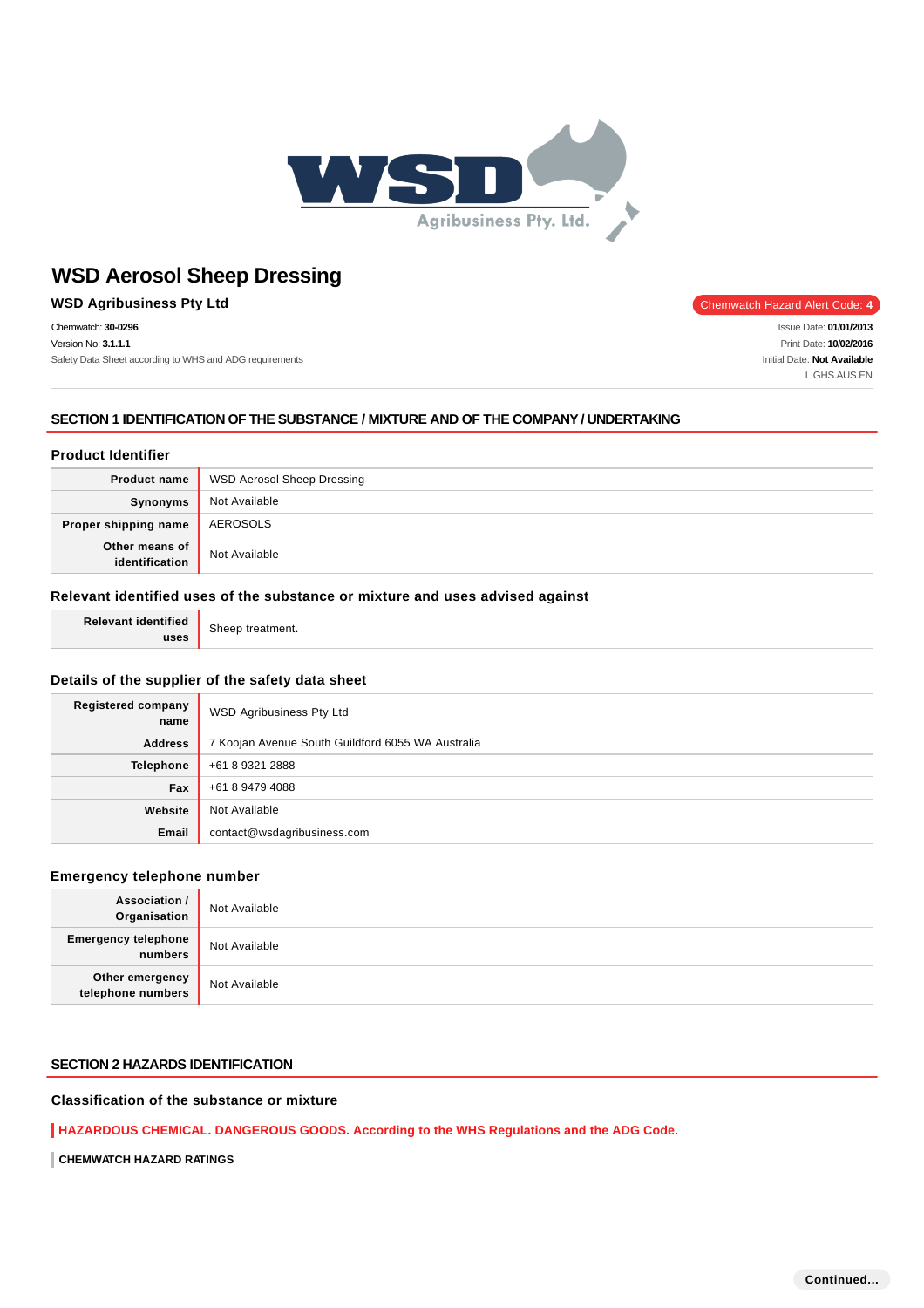|                       | Min                                                    | Max                                                                                                                              |  |
|-----------------------|--------------------------------------------------------|----------------------------------------------------------------------------------------------------------------------------------|--|
| Flammability          | 4                                                      |                                                                                                                                  |  |
| Toxicity              | $\mathbf{2}$                                           | $0 =$ Minimum                                                                                                                    |  |
| <b>Body Contact</b>   | 2 <sup>1</sup>                                         | $1 = Low$                                                                                                                        |  |
| Reactivity            | $\mathbf{1}$                                           | $2 =$ Moderate<br>$3 = High$                                                                                                     |  |
| Chronic               | 3                                                      | $4$ = Extreme                                                                                                                    |  |
|                       | <b>Poisons Schedule</b>                                | S7                                                                                                                               |  |
|                       | Classification <sup>[1]</sup>                          | Aerosols Category 1, Reproductive Toxicity Category 1B, Chronic Aquatic Hazard Category 3                                        |  |
|                       | Legend:                                                | 1. Classified by Chemwatch; 2. Classification drawn from HSIS; 3. Classification drawn from EC Directive 1272/2008 - Annex<br>VI |  |
| <b>Label elements</b> |                                                        |                                                                                                                                  |  |
|                       | <b>GHS label elements</b>                              |                                                                                                                                  |  |
|                       | <b>SIGNAL WORD</b>                                     | <b>DANGER</b>                                                                                                                    |  |
| Hazard statement(s)   |                                                        |                                                                                                                                  |  |
|                       | H <sub>222</sub>                                       | Extremely flammable aerosol                                                                                                      |  |
|                       | H360                                                   | May damage fertility or the unborn child                                                                                         |  |
|                       | H412                                                   | Harmful to aquatic life with long lasting effects                                                                                |  |
|                       | <b>AUH044</b>                                          | Risk of explosion if heated under confinement                                                                                    |  |
|                       |                                                        | <b>Precautionary statement(s) Prevention</b>                                                                                     |  |
|                       | P201                                                   | Obtain special instructions before use.                                                                                          |  |
|                       | P210                                                   | Keep away from heat/sparks/open flames/hot surfaces. - No smoking.                                                               |  |
|                       | P211                                                   | Do not spray on an open flame or other ignition source.                                                                          |  |
|                       | P <sub>251</sub>                                       | Pressurized container: Do not pierce or burn, even after use.                                                                    |  |
|                       | Use personal protective equipment as required.<br>P281 |                                                                                                                                  |  |
|                       |                                                        |                                                                                                                                  |  |

# **Precautionary statement(s) Response**

| P308+P313 | IF exposed or concerned: Get medical advice/attention. |
|-----------|--------------------------------------------------------|
|           |                                                        |

# **Precautionary statement(s) Storage**

| P405      | Store locked up.                                                             |
|-----------|------------------------------------------------------------------------------|
| P410+P412 | Protect from sunlight. Do not expose to temperatures exceeding 50 °C/122 °F. |

## **Precautionary statement(s) Disposal**

**P501** Dispose of contents/container in accordance with local regulations.

#### **SECTION 3 COMPOSITION / INFORMATION ON INGREDIENTS**

**P273** Avoid release to the environment.

#### **Substances**

See section below for composition of Mixtures

#### **Mixtures**

| <b>CAS No</b> | %[weight] | <b>Name</b>       |
|---------------|-----------|-------------------|
| 84-74-2       | c<br>∼    | dibutyl phthalate |
| 2701-86-2     | 0.064     | chlorfenvinphos   |
| Not Available | NotSpec.  | additive(s)       |
| Not Available | NotSpec.  | propellant(s)     |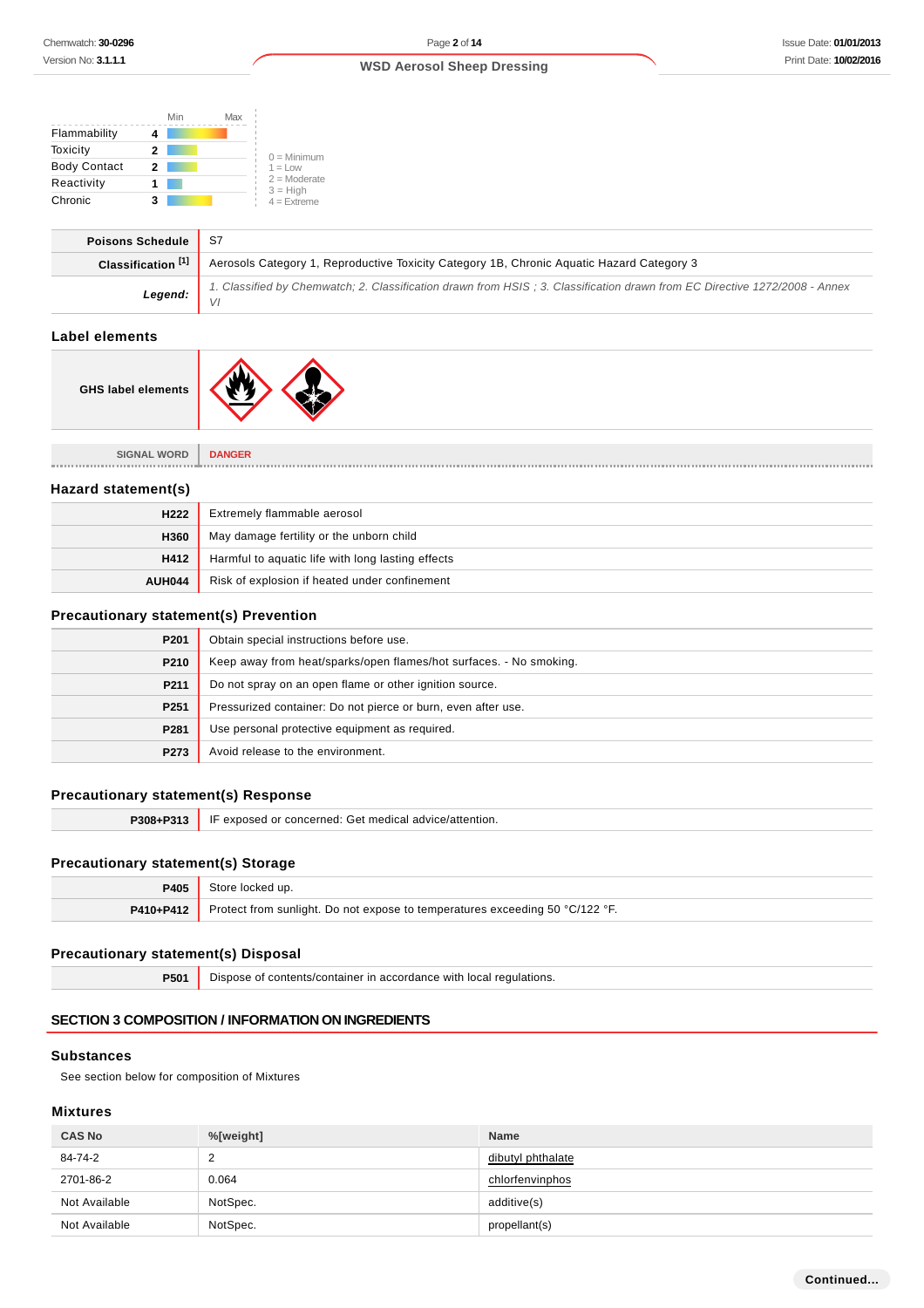# **SECTION 4 FIRST AID MEASURES**

#### **Description of first aid measures**

| <b>Eye Contact</b>  | If this product comes in contact with the eyes:<br>In Immediately hold eyelids apart and flush the eye continuously with running water.<br>Ensure complete irrigation of the eye by keeping eyelids apart and away from eye and moving the eyelids by occasionally<br>lifting the upper and lower lids.<br>▶ Continue flushing until advised to stop by the Poisons Information Centre or a doctor, or for at least 15 minutes.<br>▶ Transport to hospital or doctor without delay.<br>▶ Removal of contact lenses after an eye injury should only be undertaken by skilled personnel.                                                                                                                                                                                                                      |
|---------------------|-------------------------------------------------------------------------------------------------------------------------------------------------------------------------------------------------------------------------------------------------------------------------------------------------------------------------------------------------------------------------------------------------------------------------------------------------------------------------------------------------------------------------------------------------------------------------------------------------------------------------------------------------------------------------------------------------------------------------------------------------------------------------------------------------------------|
| <b>Skin Contact</b> | If product comes in contact with skin:<br>Contact a Poisons Information Centre or a doctor.<br>DO NOT allow clothing wet with product to remain in contact with skin, strip all contaminated clothing including boots.<br>• Quickly wash affected areas vigorously with soap and water.<br>► DO NOT give anything by mouth to a patient showing signs of narcosis, i.e. losing consciousness.<br>Give atropine if instructed.<br>DO NOT delay, get to a doctor or hospital quickly.                                                                                                                                                                                                                                                                                                                         |
| Inhalation          | If spray mist, vapour are inhaled, remove from contaminated area.<br>• Contact a Poisons Information Centre or a doctor at once.<br>► Lay patient down in a clean area and strip any clothing wet with spray.<br>▶ Prostheses such as false teeth, which may block airway, should be removed, where possible, prior to initiating first aid<br>procedures.<br>▶ Apply artificial respiration if not breathing, preferably with a demand valve resuscitator, bag-valve mask device, or pocket<br>mask as trained. Perform CPR if necessary.<br>► DO NOT give anything by mouth to a patient showing signs of narcosis, i.e. losing consciousness.<br>Give atropine if instructed.<br>Get to doctor or hospital quickly.                                                                                      |
| Ingestion           | If swallowed:<br>Contact a Poisons Information Centre or a doctor at once.<br>If swallowed, activated charcoal may be advised.<br>Give atropine if instructed.<br><b>EXECUTE: REFER FOR MEDICAL ATTENTION WITHOUT DELAY.</b><br>In the mean time, qualified first-aid personnel should treat the patient following observation and employing supportive<br>measures as indicated by the patient's condition.<br>If the services of a medical officer or medical doctor are readily available, the patient should be placed in his/her care and<br>a copy of the SDS should be provided.<br>Further action will be the responsibility of the medical specialist.<br>If medical attention is not available on the worksite or surroundings send the patient to a hospital together with a copy of<br>the SDS. |

## **Indication of any immediate medical attention and special treatment needed**

Treat symptomatically.

# **SECTION 5 FIREFIGHTING MEASURES**

# **Extinguishing media**

**SMALL FIRE:**

- Water spray, dry chemical or CO2 **LARGE FIRE:**
- Water spray or fog.

## **Special hazards arising from the substrate or mixture**

| <b>Fire Incompatibility</b> | Avoid contamination with oxidising agents i.e. nitrates, oxidising acids, chlorine bleaches, pool chlorine etc. as ignition may |
|-----------------------------|---------------------------------------------------------------------------------------------------------------------------------|
|                             | result                                                                                                                          |

# **Advice for firefighters**

| <b>Fire Fighting</b> | Alert Fire Brigade and tell them location and nature of hazard.<br>• May be violently or explosively reactive.<br>▶ Wear breathing apparatus plus protective gloves. |
|----------------------|----------------------------------------------------------------------------------------------------------------------------------------------------------------------|
|                      | ► Prevent, by any means available, spillage from entering drains or water course.<br>If safe, switch off electrical equipment until vapour fire hazard removed.      |
|                      | ► Use water delivered as a fine spray to control fire and cool adjacent area.                                                                                        |
|                      | DO NOT approach containers suspected to be hot.                                                                                                                      |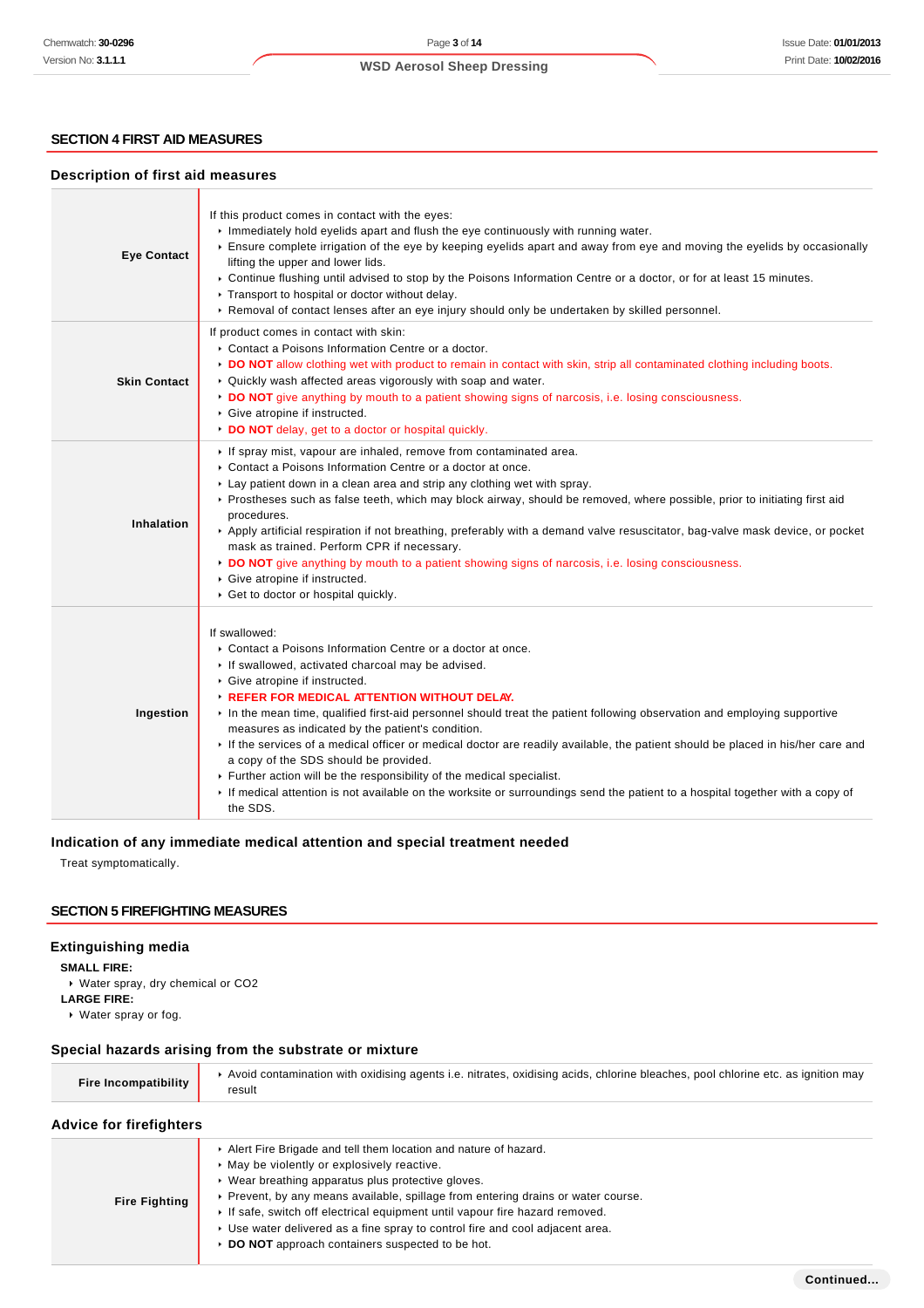#### Cool fire exposed containers with water spray from a protected location. If safe to do so, remove containers from path of fire. Equipment should be thoroughly decontaminated after use. **Fire/Explosion Hazard** Liquid and vapour are highly flammable. Severe fire hazard when exposed to heat or flame. Vapour forms an explosive mixture with air. Severe explosion hazard, in the form of vapour, when exposed to flame or spark. Vapour may travel a considerable distance to source of ignition. Heating may cause expansion or decomposition with violent container rupture. Aerosol cans may explode on exposure to naked flames. ▶ Rupturing containers may rocket and scatter burning materials. Hazards may not be restricted to pressure effects.  $\blacktriangleright$  May emit acrid, poisonous or corrosive fumes. ▶ On combustion, may emit toxic fumes of carbon monoxide (CO). Combustion products include:, carbon monoxide (CO), carbon dioxide (CO2), phosphorus oxides (POx), other pyrolysis products typical of burning organic material**Contains low boiling substance:** Closed containers may rupture due to pressure buildup under fire conditions.

### **SECTION 6 ACCIDENTAL RELEASE MEASURES**

#### **Personal precautions, protective equipment and emergency procedures**

| <b>Minor Spills</b> | Environmental hazard - contain spillage.<br>Clean up all spills immediately.<br>Avoid breathing vapours and contact with skin and eyes.<br>• Wear protective clothing, impervious gloves and safety glasses.<br>Shut off all possible sources of ignition and increase ventilation.                                                                                                                                                                                                                                                                                                                                                                                                                                                                                                                                                                               |
|---------------------|-------------------------------------------------------------------------------------------------------------------------------------------------------------------------------------------------------------------------------------------------------------------------------------------------------------------------------------------------------------------------------------------------------------------------------------------------------------------------------------------------------------------------------------------------------------------------------------------------------------------------------------------------------------------------------------------------------------------------------------------------------------------------------------------------------------------------------------------------------------------|
|                     | $\cdot$ Wipe up.<br>If safe, damaged cans should be placed in a container outdoors, away from all ignition sources, until pressure has<br>dissipated.<br>• Undamaged cans should be gathered and stowed safely.                                                                                                                                                                                                                                                                                                                                                                                                                                                                                                                                                                                                                                                   |
| <b>Major Spills</b> | Environmental hazard - contain spillage.<br>• Clear area of personnel and move upwind.<br>Alert Fire Brigade and tell them location and nature of hazard.<br>• May be violently or explosively reactive.<br>• Wear breathing apparatus plus protective gloves.<br>▶ Prevent, by any means available, spillage from entering drains or water courses<br>• No smoking, naked lights or ignition sources.<br>Increase ventilation.<br>▶ Stop leak if safe to do so.<br>• Water spray or fog may be used to disperse / absorb vapour.<br>Absorb or cover spill with sand, earth, inert materials or vermiculite.<br>If safe, damaged cans should be placed in a container outdoors, away from ignition sources, until pressure has dissipated.<br>• Undamaged cans should be gathered and stowed safely.<br>Collect residues and seal in labelled drums for disposal. |

Personal Protective Equipment advice is contained in Section 8 of the SDS.

# **SECTION 7 HANDLING AND STORAGE**

#### **Precautions for safe handling**

|               | Avoid all personal contact, including inhalation.                                                                                    |
|---------------|--------------------------------------------------------------------------------------------------------------------------------------|
|               | ▶ Wear protective clothing when risk of exposure occurs.                                                                             |
|               | ▶ Use in a well-ventilated area.                                                                                                     |
|               | ▶ Prevent concentration in hollows and sumps.                                                                                        |
|               | DO NOT enter confined spaces until atmosphere has been checked.                                                                      |
|               | Avoid smoking, naked lights or ignition sources.                                                                                     |
|               | Avoid contact with incompatible materials.                                                                                           |
|               | V When handling, DO NOT eat, drink or smoke.                                                                                         |
| Safe handling | DO NOT incinerate or puncture aerosol cans.                                                                                          |
|               | DO NOT spray directly on humans, exposed food or food utensils.                                                                      |
|               | Avoid physical damage to containers.                                                                                                 |
|               | Always wash hands with soap and water after handling.                                                                                |
|               | ▶ Work clothes should be laundered separately.                                                                                       |
|               | ▶ Use good occupational work practice.                                                                                               |
|               | ► Observe manufacturer's storage and handling recommendations contained within this SDS.                                             |
|               | ► Atmosphere should be regularly checked against established exposure standards to ensure safe working conditions are<br>maintained. |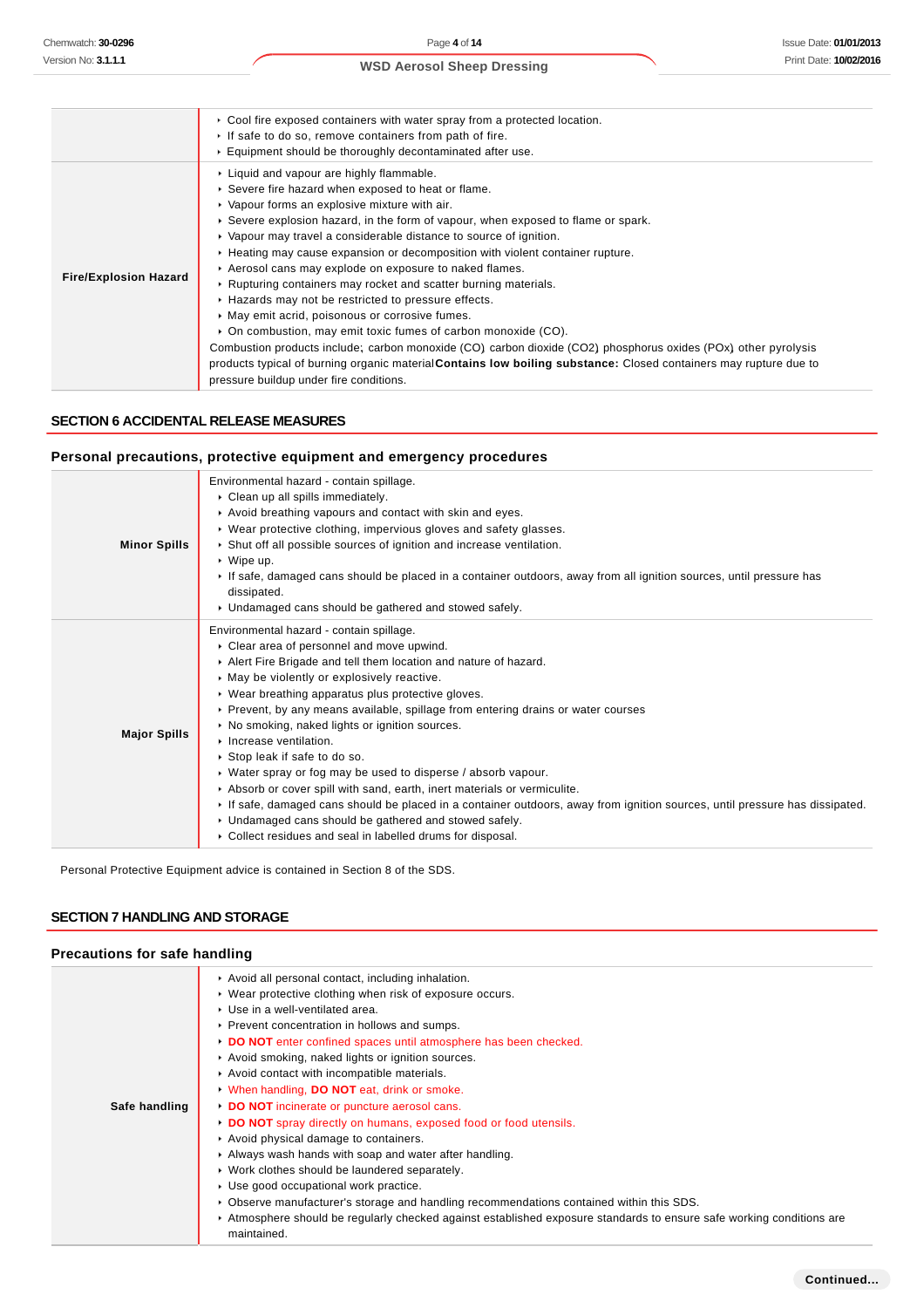|                   | ► Keep dry to avoid corrosion of cans. Corrosion may result in container perforation and internal pressure may eject contents<br>of can |
|-------------------|-----------------------------------------------------------------------------------------------------------------------------------------|
|                   | ► Store in original containers in approved flammable liquid storage area.                                                               |
|                   | DO NOT store in pits, depressions, basements or areas where vapours may be trapped.                                                     |
|                   | • No smoking, naked lights, heat or ignition sources.                                                                                   |
|                   | ▶ Keep containers securely sealed. Contents under pressure.                                                                             |
| Other information | Store away from incompatible materials.                                                                                                 |
|                   | Store in a cool, dry, well ventilated area.                                                                                             |
|                   | Avoid storage at temperatures higher than 40 deg C.                                                                                     |
|                   | Store in an upright position.                                                                                                           |
|                   | ▶ Protect containers against physical damage.                                                                                           |
|                   | • Check regularly for spills and leaks.                                                                                                 |
|                   | ► Observe manufacturer's storage and handling recommendations contained within this SDS.                                                |

# **Conditions for safe storage, including any incompatibilities**

| Suitable container         | Aerosol dispenser.<br>• Check that containers are clearly labelled.                                                                                                                                                                                                                                                                                                     |
|----------------------------|-------------------------------------------------------------------------------------------------------------------------------------------------------------------------------------------------------------------------------------------------------------------------------------------------------------------------------------------------------------------------|
| Storage<br>incompatibility | Phthalates:<br>react with strong acids, strong oxidisers, permanganates and nitrates<br>attack some form of plastics<br>▶ Compressed gases may contain a large amount of kinetic energy over and above that potentially available from the<br>energy of reaction produced by the gas in chemical reaction with other substances<br>Avoid reaction with oxidising agents |

#### **SECTION 8 EXPOSURE CONTROLS / PERSONAL PROTECTION**

#### **Control parameters**

# **OCCUPATIONAL EXPOSURE LIMITS (OEL)**

#### **INGREDIENT DATA**

| <b>Source</b>                          | <b>Ingredient</b> | <b>Material name</b> | TWA                | <b>STEL</b>   | Peak          | <b>Notes</b>  |
|----------------------------------------|-------------------|----------------------|--------------------|---------------|---------------|---------------|
| Australia Exposure<br><b>Standards</b> | dibutyl phthalate | Dibutyl phthalate    | $5 \text{ ma/m}$ 3 | Not Available | Not Available | Not Available |

#### **EMERGENCY LIMITS**

| Ingredient        | <b>Material name</b> | TEEL-1                  | TEEL-2              | TEEL-3      |
|-------------------|----------------------|-------------------------|---------------------|-------------|
| dibutyl phthalate | Dibutyl phthalate    | 15 mg/m $3$             | $31 \text{ mg/m}$   | 9300 mg/m3  |
| chlorfenvinphos   | Chlorfenvinfos       | $0.91 \,\mathrm{mg/m3}$ | $10 \text{ mg/m}$   | 10 mg/m $3$ |
|                   |                      |                         |                     |             |
| Ingredient        | <b>Original IDLH</b> |                         | <b>Revised IDLH</b> |             |
| dibutyl phthalate | $9,300$ mg/m $3$     |                         | 4,000 mg/m3         |             |
| chlorfenvinphos   | Not Available        |                         | Not Available       |             |
| additive(s)       | Not Available        |                         | Not Available       |             |
| propellant(s)     | Not Available        |                         | Not Available       |             |

#### **MATERIAL DATA**

For dibutyl phthalate:

In animal testing the reproductive system has been the prime target. Exposure at or below the TLV has not caused either systemic effects or irritation in man.

#### **Exposure controls**

| Appropriate<br>engineering controls | Engineering controls are used to remove a hazard or place a barrier between the worker and the hazard. Well-designed<br>engineering controls can be highly effective in protecting workers and will typically be independent of worker interactions to<br>provide this high level of protection.<br>The basic types of engineering controls are:<br>Process controls which involve changing the way a job activity or process is done to reduce the risk.<br>Enclosure and/or isolation of emission source which keeps a selected hazard "physically" away from the worker and<br>ventilation that strategically "adds" and "removes" air in the work environment. Ventilation can remove or dilute an air<br>contaminant if designed properly. The design of a ventilation system must match the particular process and chemical or<br>contaminant in use.<br>Employers may need to use multiple types of controls to prevent employee overexposure.<br>General exhaust is adequate under normal conditions. If risk of overexposure exists, wear SAA approved respirator. Correct<br>fit is essential to obtain adequate protection. |
|-------------------------------------|----------------------------------------------------------------------------------------------------------------------------------------------------------------------------------------------------------------------------------------------------------------------------------------------------------------------------------------------------------------------------------------------------------------------------------------------------------------------------------------------------------------------------------------------------------------------------------------------------------------------------------------------------------------------------------------------------------------------------------------------------------------------------------------------------------------------------------------------------------------------------------------------------------------------------------------------------------------------------------------------------------------------------------------------------------------------------------------------------------------------------------------|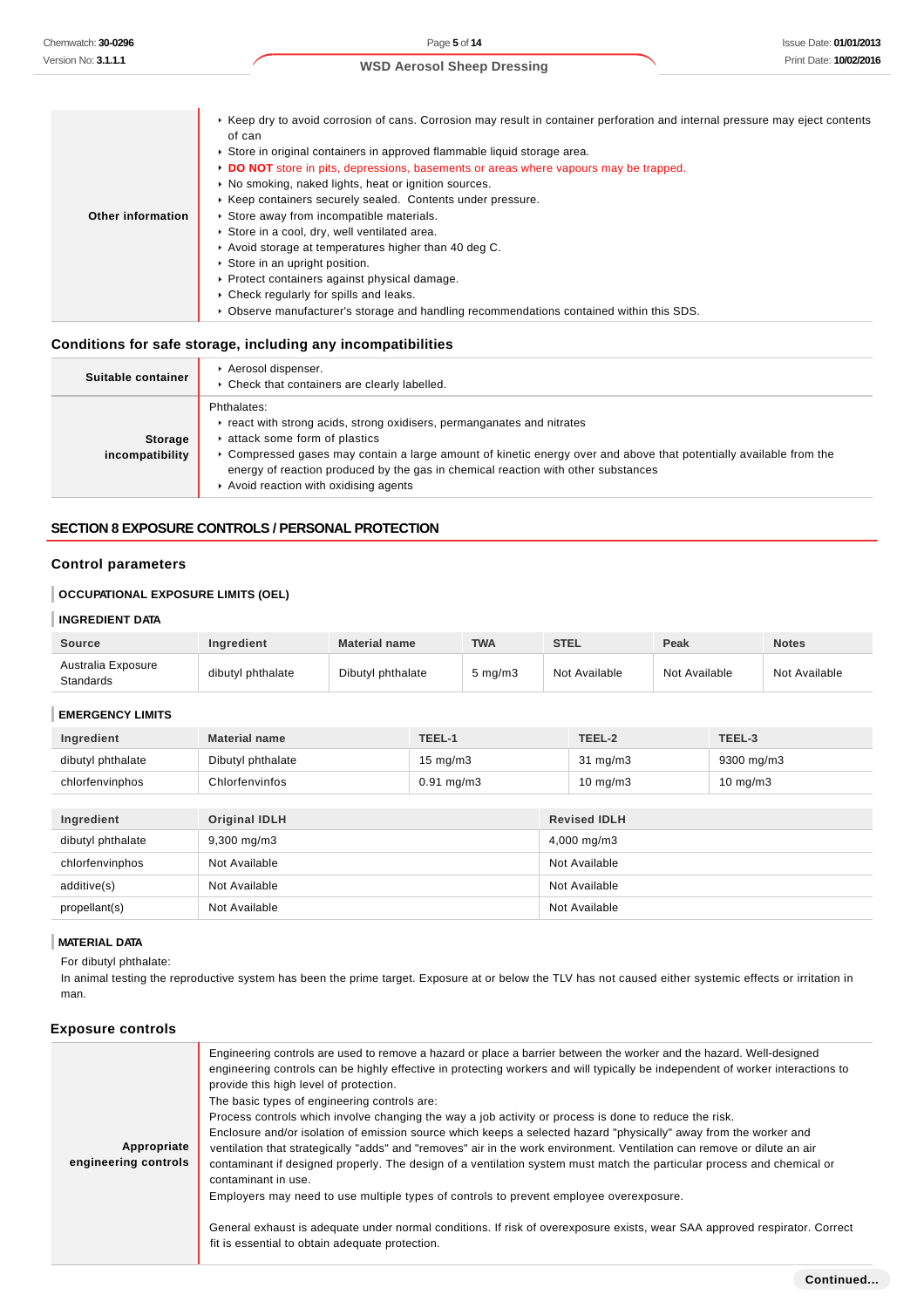Provide adequate ventilation in warehouse or closed storage areas. Air contaminants generated in the workplace possess varying "escape" velocities which, in turn, determine the "capture velocities" of fresh circulating air required to effectively remove the contaminant.

| Type of Contaminant:                                                                                               | Speed:                         |
|--------------------------------------------------------------------------------------------------------------------|--------------------------------|
| aerosols, (released at low velocity into zone of active generation)                                                | $0.5 - 1$ m/s                  |
| direct spray, spray painting in shallow booths, gas discharge (active generation into zone of rapid<br>air motion) | $1-2.5$ m/s (200-500<br>f/min. |

Within each range the appropriate value depends on:

| Lower end of the range                                     | Upper end of the range           |
|------------------------------------------------------------|----------------------------------|
| 1: Room air currents minimal or favourable to capture      | 1: Disturbing room air currents  |
| 2: Contaminants of low toxicity or of nuisance value only. | 2: Contaminants of high toxicity |
| 3: Intermittent, low production.                           | 3: High production, heavy use    |
| 4: Large hood or large air mass in motion                  | 4: Small hood-local control only |

Simple theory shows that air velocity falls rapidly with distance away from the opening of a simple extraction pipe. Velocity generally decreases with the square of distance from the extraction point (in simple cases). Therefore the air speed at the extraction point should be adjusted, accordingly, after reference to distance from the contaminating source. The air velocity at the extraction fan, for example, should be a minimum of 1-2 m/s (200-400 f/min.) for extraction of solvents generated in a tank 2 meters distant from the extraction point. Other mechanical considerations, producing performance deficits within the extraction apparatus, make it essential that theoretical air velocities are multiplied by factors of 10 or more when extraction systems are installed or used.

| <b>Personal protection</b>   |                                                                                                                                                                                                                                                                                                                                                                                                                                                                                                                                                                                                                                                                                                                                                                                                                                                                                                                                                                     |
|------------------------------|---------------------------------------------------------------------------------------------------------------------------------------------------------------------------------------------------------------------------------------------------------------------------------------------------------------------------------------------------------------------------------------------------------------------------------------------------------------------------------------------------------------------------------------------------------------------------------------------------------------------------------------------------------------------------------------------------------------------------------------------------------------------------------------------------------------------------------------------------------------------------------------------------------------------------------------------------------------------|
| Eye and face<br>protection   | ▶ Safety glasses with side shields<br>Chemical goggles.<br>▶ Contact lenses may pose a special hazard; soft contact lenses may absorb and concentrate irritants. A written policy<br>document, describing the wearing of lenses or restrictions on use, should be created for each workplace or task. This should<br>include a review of lens absorption and adsorption for the class of chemicals in use and an account of injury experience.<br>Medical and first-aid personnel should be trained in their removal and suitable equipment should be readily available. In the<br>event of chemical exposure, begin eye irrigation immediately and remove contact lens as soon as practicable. Lens should<br>be removed at the first signs of eye redness or irritation - lens should be removed in a clean environment only after<br>workers have washed hands thoroughly. [CDC NIOSH Current Intelligence Bulletin 59], [AS/NZS 1336 or national<br>equivalent] |
| <b>Skin protection</b>       | See Hand protection below                                                                                                                                                                                                                                                                                                                                                                                                                                                                                                                                                                                                                                                                                                                                                                                                                                                                                                                                           |
| <b>Hands/feet protection</b> | ▶ Wear chemical protective gloves, e.g. PVC.<br>▶ Wear safety footwear or safety gumboots, e.g. Rubber                                                                                                                                                                                                                                                                                                                                                                                                                                                                                                                                                                                                                                                                                                                                                                                                                                                              |
| <b>Body protection</b>       | See Other protection below                                                                                                                                                                                                                                                                                                                                                                                                                                                                                                                                                                                                                                                                                                                                                                                                                                                                                                                                          |
| Other protection             | • Overalls.<br>▶ P.V.C. apron.<br>$\triangleright$ Barrier cream.<br>▶ Skin cleansing cream.<br>▶ Eye wash unit.                                                                                                                                                                                                                                                                                                                                                                                                                                                                                                                                                                                                                                                                                                                                                                                                                                                    |
| <b>Thermal hazards</b>       | Not Available                                                                                                                                                                                                                                                                                                                                                                                                                                                                                                                                                                                                                                                                                                                                                                                                                                                                                                                                                       |

#### **Recommended material(s)**

#### **GLOVE SELECTION INDEX**

Glove selection is based on a modified presentation of the:

 **"Forsberg Clothing Performance Index".**

 The effect(s) of the following substance(s) are taken into account in the **computer-generated** selection:

WSD Aerosol Sheep Dressing

| <b>Material</b>  | <b>CPI</b> |
|------------------|------------|
| <b>BUTYL</b>     | A          |
| NATURAL RUBBER   | A          |
| NATURAL+NEOPRENE | A          |
| <b>NEOPRENE</b>  | A          |
| NEOPRENE/NATURAL | A          |

#### **Respiratory protection**

Type A-P Filter of sufficient capacity. (AS/NZS 1716 & 1715, EN 143:2000 & 149:2001, ANSI Z88 or national equivalent)

Where the concentration of gas/particulates in the breathing zone, approaches or exceeds the "Exposure Standard" (or ES), respiratory protection is required.

Degree of protection varies with both face-piece and Class of filter; the nature of protection varies with Type of filter.

| Required<br><b>Minimum</b><br><b>Protection Factor</b> | Half-Face<br>Respirator  | <b>Full-Face</b><br>Respirator    | <b>Powered Air</b><br>Respirator       |
|--------------------------------------------------------|--------------------------|-----------------------------------|----------------------------------------|
| up to $10 \times ES$                                   | A-AUS P2                 | $\blacksquare$                    | A-PAPR-AUS /<br>Class 1 P <sub>2</sub> |
| up to $50 \times ES$                                   | $\overline{\phantom{0}}$ | A-AUS / Class<br>1 P <sub>2</sub> | -                                      |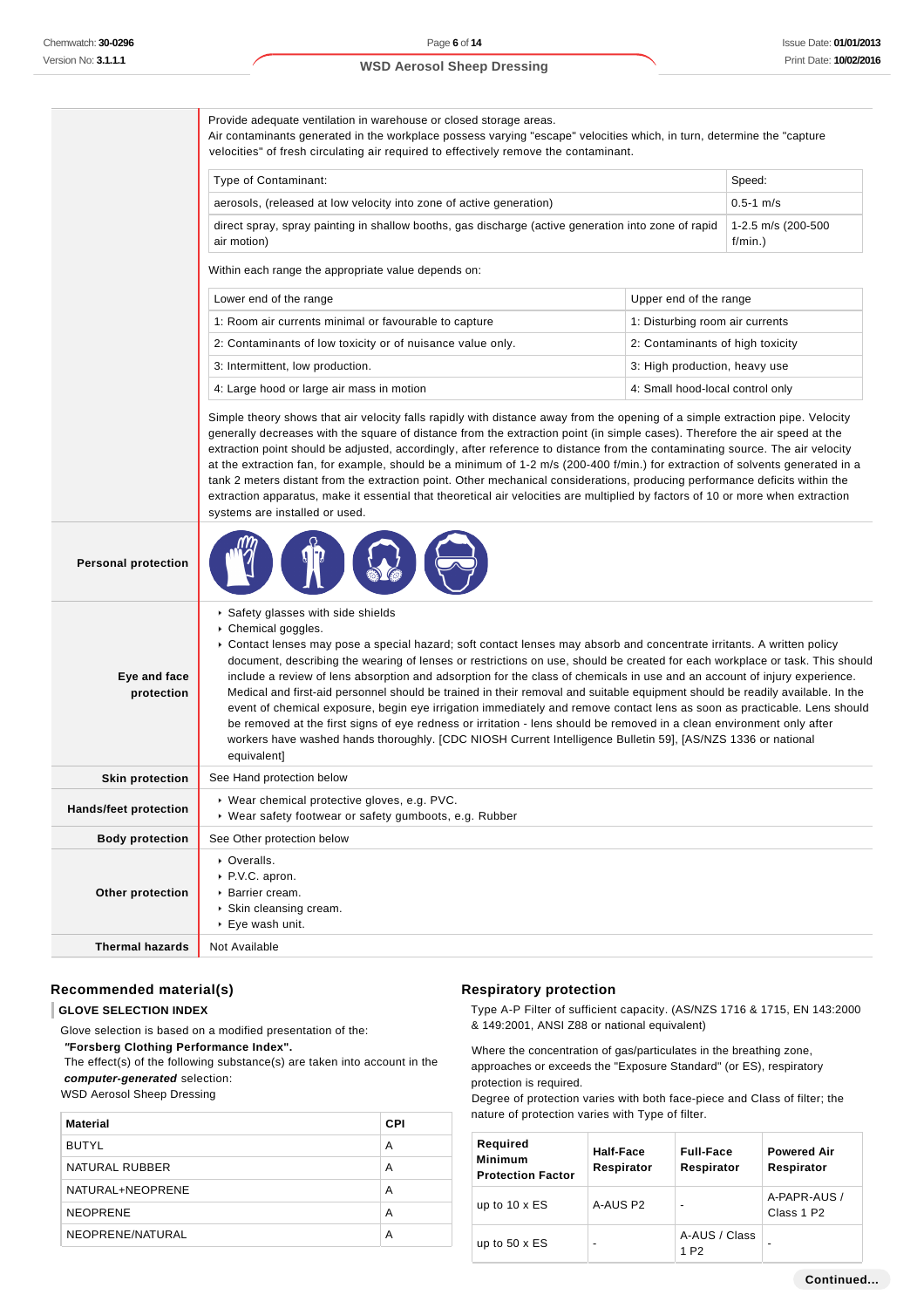| <b>NITRILE</b> | A |
|----------------|---|
| PE/EVAL/PE     | А |
| <b>PVA</b>     | А |
| <b>VITON</b>   | А |

\* CPI - Chemwatch Performance Index

A: Best Selection

B: Satisfactory; may degrade after 4 hours continuous immersion C: Poor to Dangerous Choice for other than short term immersion **NOTE**: As a series of factors will influence the actual performance of the glove, a final selection must be based on detailed observation. - \* Where the glove is to be used on a short term, casual or infrequent basis, factors such as "feel" or convenience (e.g. disposability), may

dictate a choice of gloves which might otherwise be unsuitable following long-term or frequent use. A qualified practitioner should be consulted.

# **SECTION 9 PHYSICAL AND CHEMICAL PROPERTIES**

#### **Information on basic physical and chemical properties**

**Appearance** Brown highly flammable liquid with pine oil odour; mixes with water. **Physical state** Liquid **Relative density Relative density (Water = 1)** Not Available **Odour** Not Available **Partition coefficient n-octanol / water** Not Available **Odour threshold** Not Available **Auto-ignition Auto-ignition temperature (°C)** Not Available **pH (as supplied)** Not Available **Decomposition Decomposition temperature** Not Available **Melting point / freezing point (°C)** Not Available **Viscosity (cSt)** Not Available **Initial boiling point and boiling range (°C)** -42 **Molecular weight (g/mol)** Not Applicable **Flash point (°C)** Not Available **Taste** Not Available **Taste** Not Available **Evaporation rate** Not Available **Explosive properties** Not Available **Flammability** Not Available **Notify and Available Community Oxidising properties** Not Available **Upper Explosive Limit (%)** 9.6 (propellant) **Surface Tension (dyn/cm or mN/m)** Not Available **Lower Explosive Limit (%)** 1.5 (propellant) **Volatile Component (%vol)** Not Available **Vapour pressure (kPa)** 315-345 @ 25C **Gas group** Not Available **Solubility in water (g/L) Miscible pH** as a solution (1%) Not Available **Vapour density (Air = 1)** Not Available **VOC g/L** Not Available

### **SECTION 10 STABILITY AND REACTIVITY**

| Reactivity                                    | See section 7                                                                                                                      |
|-----------------------------------------------|------------------------------------------------------------------------------------------------------------------------------------|
| <b>Chemical stability</b>                     | Elevated temperatures.<br>▶ Presence of open flame.<br>▶ Product is considered stable.<br>Hazardous polymerisation will not occur. |
| Possibility of<br>hazardous reactions         | See section 7                                                                                                                      |
| <b>Conditions to avoid</b>                    | See section 7                                                                                                                      |
| Incompatible materials                        | See section 7                                                                                                                      |
| <b>Hazardous</b><br>decomposition<br>products | See section 5                                                                                                                      |

up to 100 x ES  $\vert \cdot \vert$  A-2 P2  $\vert$  A-PAPR-2 P2 ^

#### ^ - Full-face

A(All classes) = Organic vapours, B AUS or B1 = Acid gasses, B2 = Acid gas or hydrogen cyanide(HCN), B3 = Acid gas or hydrogen cyanide(HCN),  $E =$  Sulfur dioxide(SO2), G = Agricultural chemicals, K = Ammonia(NH3),  $Hg =$  Mercury,  $NO =$  Oxides of nitrogen,  $MB =$  Methyl bromide,  $AX =$  Low boiling point organic compounds(below 65 degC)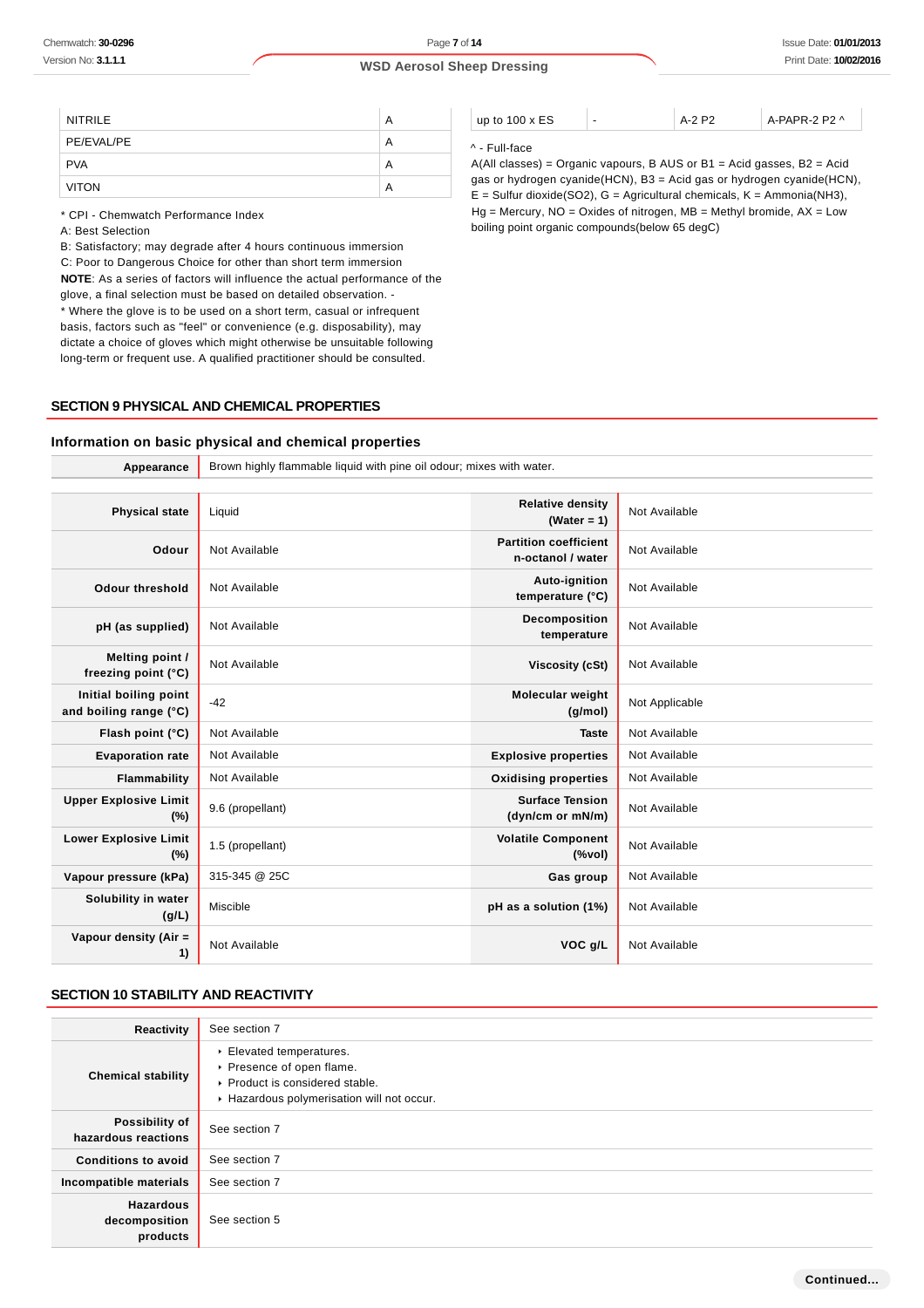# **SECTION 11 TOXICOLOGICAL INFORMATION**

# **Information on toxicological effects**

| <b>Inhaled</b>      | Inhalation of aerosols (mists, fumes), generated by the material during the course of normal handling, may be harmful.<br>Limited evidence or practical experience suggests that the material may produce irritation of the respiratory system, in a<br>significant number of individuals, following inhalation. In contrast to most organs, the lung is able to respond to a chemical<br>insult by first removing or neutralising the irritant and then repairing the damage. The repair process, which initially evolved to<br>protect mammalian lungs from foreign matter and antigens, may however, produce further lung damage resulting in the<br>impairment of gas exchange, the primary function of the lungs. Respiratory tract irritation often results in an inflammatory<br>response involving the recruitment and activation of many cell types, mainly derived from the vascular system.<br>Common, generalised symptoms associated with toxic gas inhalation include:<br>► central nervous system effects such as depression, headache, confusion, dizziness, progressive stupor, coma and<br>seizures;<br>Frespiratory system complications may include acute pulmonary oedema, dyspnoea, stridor, tachypnoea, bronchospasm,<br>wheezing and other reactive airway symptoms, and respiratory arrest;<br>► cardiovascular effects may include cardiovascular collapse, arrhythmias and cardiac arrest;<br>► gastrointestinal effects may also be present and may include mucous membrane irritation, nausea and vomiting<br>(sometimes bloody), and abdominal pain.<br>Material is highly volatile and may quickly form a concentrated atmosphere in confined or unventilated areas. The vapour<br>may displace and replace air in breathing zone, acting as a simple asphyxiant. This may happen with little warning of<br>overexposure.<br>The use of a quantity of material in an unventilated or confined space may result in increased exposure and an irritating<br>atmosphere developing. Before starting consider control of exposure by mechanical ventilation.<br>WARNING: Intentional misuse by concentrating/inhaling contents may be lethal.                                                                                                                                                                                                                                                                                                                                                                                            |
|---------------------|---------------------------------------------------------------------------------------------------------------------------------------------------------------------------------------------------------------------------------------------------------------------------------------------------------------------------------------------------------------------------------------------------------------------------------------------------------------------------------------------------------------------------------------------------------------------------------------------------------------------------------------------------------------------------------------------------------------------------------------------------------------------------------------------------------------------------------------------------------------------------------------------------------------------------------------------------------------------------------------------------------------------------------------------------------------------------------------------------------------------------------------------------------------------------------------------------------------------------------------------------------------------------------------------------------------------------------------------------------------------------------------------------------------------------------------------------------------------------------------------------------------------------------------------------------------------------------------------------------------------------------------------------------------------------------------------------------------------------------------------------------------------------------------------------------------------------------------------------------------------------------------------------------------------------------------------------------------------------------------------------------------------------------------------------------------------------------------------------------------------------------------------------------------------------------------------------------------------------------------------------------------------------------------------------------------------------------------------------------------------------------------------------------------------------------------------------------------------------------------------------------------------------------------------------------------------|
| Ingestion           | Accidental ingestion of the material may be damaging to the health of the individual.<br>Not normally a hazard due to physical form of product.<br>Considered an unlikely route of entry in commercial/industrial environments<br>Phthalates (aromatic dicarboxylic acid esters), in general, exhibit low toxicity, partly because of poor absorption but mainly as<br>a result of rapid metabolism in which the esters are saponified to phthalic acid (which is rapidly excreted) and the parent<br>alcohol (which is subsequently metabolised). The pathology of these compounds seems to be related to the released alcohol<br>and its biological effects. The rate of absorption of ingested phthalate esters is influenced by the content of dietary fat.<br>Ingested phthalate esters may to a lesser degree be absorbed as the monoester derivatives or in the case of<br>di(2-ethylhexyl)phthalate, as the diester. Cumulative toxicity of the phthalates has been observed on repeated administration.<br>Both di-n-octyl phthalate and di(2-ethylhexyl)phthalate were found to have 22-28 times greater toxicity (based on LD50s)<br>following repeated administration to animals. The liver has been shown to be the target organ affected by the phthalates. In<br>general phthalates have induced liver enlargement; this increase in liver weight has been attributed to rapid cell division<br>(hyperplasia) along with the detachment of cells (hypertrophy). The increase in liver weight caused by phthalates has been<br>found to reverse to normal or even below normal levels on prolonged exposure.<br>Exposure to phthalates, in general, has been found to be associated with a reduction in circulating cholesterol and serum<br>triglyceride levels which accounted for a reduction in liver steroidogenesis. The phthalates also effect carbohydrate<br>metabolism in the liver producing depleted glycogen electron transport inhibitors following interaction with mitochondria.<br>Testicular atrophy produced in rats during feeding studies depends on the length and structure of the alcohol; in general the<br>lower molecular weight esters produce the more severe effects. The toxicity of phthalic acid isomers decreases in the order<br>o-phthalic acid, isophthalic acid and terephthalic acid. Phthalic acid is not metabolised but is excreted, unchanged, in the urine<br>and faeces. Terephthalic acid appears to potentiate the biological effects of substances such as antibiotics, thiamine and<br>sulfonamides. |
| <b>Skin Contact</b> | Skin contact is not thought to produce harmful health effects (as classified under EC Directives using animal models).<br>Systemic harm, however, has been identified following exposure of animals by at least one other route and the material may<br>still produce health damage following entry through wounds, lesions or abrasions. Good hygiene practice requires that<br>exposure be kept to a minimum and that suitable gloves be used in an occupational setting.<br>Spray mist may produce discomfort<br>Open cuts, abraded or irritated skin should not be exposed to this material<br>Entry into the blood-stream through, for example, cuts, abrasions, puncture wounds or lesions, may produce systemic injury<br>with harmful effects. Examine the skin prior to the use of the material and ensure that any external damage is suitably<br>protected.                                                                                                                                                                                                                                                                                                                                                                                                                                                                                                                                                                                                                                                                                                                                                                                                                                                                                                                                                                                                                                                                                                                                                                                                                                                                                                                                                                                                                                                                                                                                                                                                                                                                                              |
| Eye                 | Although the material is not thought to be an irritant (as classified by EC Directives), direct contact with the eye may<br>produce transient discomfort characterised by tearing or conjunctival redness (as with windburn).<br>Direct contact with the eye may not cause irritation because of the extreme volatility of the gas; however concentrated<br>atmospheres may produce irritation after brief exposures                                                                                                                                                                                                                                                                                                                                                                                                                                                                                                                                                                                                                                                                                                                                                                                                                                                                                                                                                                                                                                                                                                                                                                                                                                                                                                                                                                                                                                                                                                                                                                                                                                                                                                                                                                                                                                                                                                                                                                                                                                                                                                                                                |
| Chronic             | There is sufficient evidence to provide a strong presumption that human exposure to the material may result in<br>developmental toxicity, generally on the basis of:<br>- clear results in appropriate animal studies where effects have been observed in the absence of marked maternal toxicity, or<br>at around the same dose levels as other toxic effects but which are not secondary non-specific consequences of the other<br>toxic effects.                                                                                                                                                                                                                                                                                                                                                                                                                                                                                                                                                                                                                                                                                                                                                                                                                                                                                                                                                                                                                                                                                                                                                                                                                                                                                                                                                                                                                                                                                                                                                                                                                                                                                                                                                                                                                                                                                                                                                                                                                                                                                                                 |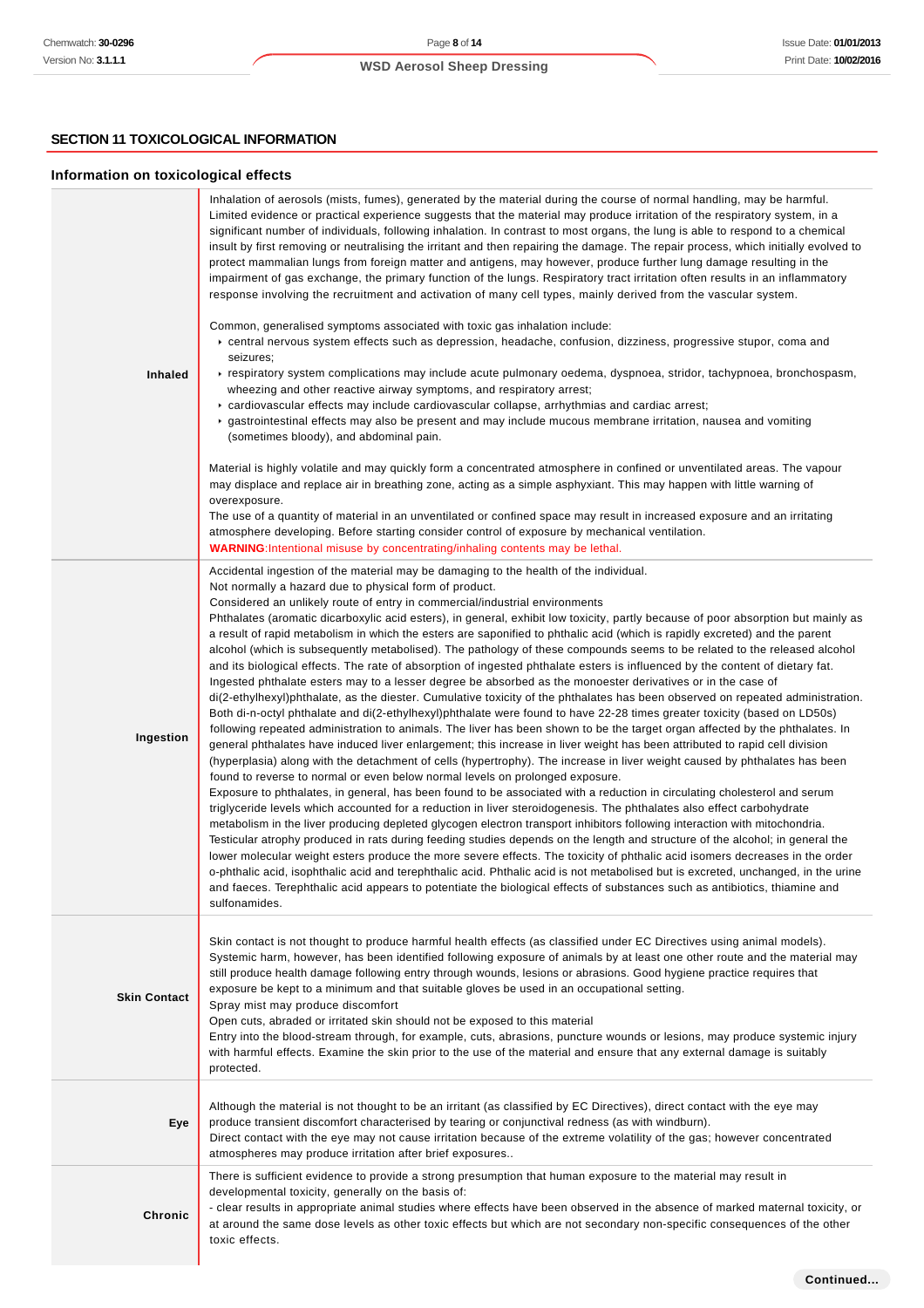Exposure to the material may cause concerns for human fertility, generally on the basis that results in animal studies provide sufficient evidence to cause a strong suspicion of impaired fertility in the absence of toxic effects, or evidence of impaired fertility occurring at around the same dose levels as other toxic effects, but which are not a secondary non-specific consequence of other toxic effects. Exposure to the material may cause concerns for humans owing to possible developmental toxic effects, generally on the basis that results in appropriate animal studies provide strong suspicion of developmental toxicity in the absence of signs of marked maternal toxicity, or at around the same dose levels as other toxic effects but which are not a secondary non-specific consequence of other toxic effects. On the basis, primarily, of animal experiments, concern has been expressed by at least one classification body that the material may produce carcinogenic or mutagenic effects; in respect of the available information, however, there presently exists inadequate data for making a satisfactory assessment. Limited evidence suggests that repeated or long-term occupational exposure may produce cumulative health effects involving organs or biochemical systems. Principal route of occupational exposure to the gas is by inhalation. Oral or intraperitoneal administration of dibutyl phthalate, at high doses relative to the TLV, produced a number of resorptions, neural tube defects, skeletal abnormalities and increased foetal deaths. **WSD Aerosol Sheep Dressing TOXICITY IRRITATION** Not Available Not Available **TOXICITY IRRITATION**

| dibutyl phthalate | Dermal (rabbit) LD50: >21000 mg/kg <sup>[2]</sup>                                                                                                                                                                               | Not Available                    |  |
|-------------------|---------------------------------------------------------------------------------------------------------------------------------------------------------------------------------------------------------------------------------|----------------------------------|--|
|                   | Inhalation (mouse) LC50: 25 mg/L/2H <sup>[2]</sup>                                                                                                                                                                              |                                  |  |
|                   | Oral (rat) LD50: 6279 mg/kg <sup>[1]</sup>                                                                                                                                                                                      |                                  |  |
|                   | <b>TOXICITY</b>                                                                                                                                                                                                                 | <b>IRRITATION</b>                |  |
| chlorfenvinphos   | dermal (rat) LD50: 26.4 mg/kgk <sup>[2]</sup>                                                                                                                                                                                   | ** The Agrochemical Handbook     |  |
|                   | Inhalation (rat) LC50: 0.05 mg/L/4h <sup>*[2]</sup>                                                                                                                                                                             | Eye (rabbit) - non-irritating *  |  |
|                   | Oral (rat) LD50: 10 mg/kg <sup>*[2]</sup>                                                                                                                                                                                       | Skin (rabbit) - non-irritating * |  |
| Legend:           | 1. Value obtained from Europe ECHA Registered Substances - Acute toxicity 2.* Value obtained from manufacturer's SDS.<br>Unless otherwise specified data extracted from RTECS - Register of Toxic Effect of chemical Substances |                                  |  |

| <b>WSD Aerosol Sheep</b><br><b>Dressing</b> | No significant acute toxicological data identified in literature search.                                                                                                                                                                                                                                                                                                                                                                                                                                                                                                                                                                                                                                                                                                                                                                                                                                                                                                                                                                                                                                                                                                                                                                                                                                                                                                                                                                                                                                                                                                                                                                                                                                                                                                                                                                                                                                                                                                                                                                                                                                                                                                                                                                                                                                                                                                                                                                                                                                                                                                                                                                                                                                                                                                                                                                                                                                                                                                                                                                                                                                                                                                                                                                                                                                                                                                                                                                                                                                                                                                                                                                                        |
|---------------------------------------------|-----------------------------------------------------------------------------------------------------------------------------------------------------------------------------------------------------------------------------------------------------------------------------------------------------------------------------------------------------------------------------------------------------------------------------------------------------------------------------------------------------------------------------------------------------------------------------------------------------------------------------------------------------------------------------------------------------------------------------------------------------------------------------------------------------------------------------------------------------------------------------------------------------------------------------------------------------------------------------------------------------------------------------------------------------------------------------------------------------------------------------------------------------------------------------------------------------------------------------------------------------------------------------------------------------------------------------------------------------------------------------------------------------------------------------------------------------------------------------------------------------------------------------------------------------------------------------------------------------------------------------------------------------------------------------------------------------------------------------------------------------------------------------------------------------------------------------------------------------------------------------------------------------------------------------------------------------------------------------------------------------------------------------------------------------------------------------------------------------------------------------------------------------------------------------------------------------------------------------------------------------------------------------------------------------------------------------------------------------------------------------------------------------------------------------------------------------------------------------------------------------------------------------------------------------------------------------------------------------------------------------------------------------------------------------------------------------------------------------------------------------------------------------------------------------------------------------------------------------------------------------------------------------------------------------------------------------------------------------------------------------------------------------------------------------------------------------------------------------------------------------------------------------------------------------------------------------------------------------------------------------------------------------------------------------------------------------------------------------------------------------------------------------------------------------------------------------------------------------------------------------------------------------------------------------------------------------------------------------------------------------------------------------------------|
| <b>DIBUTYL PHTHALATE</b>                    | For dibutyl phthalate (DBP):<br>In studies on rats, DBP is absorbed through the skin, although in <i>in vitro</i> studies human skin has been found to be less<br>permeable than rat skin to this compound. Studies in laboratory animals indicate that DBP is rapidly absorbed from the<br>gastrointestinal tract, distributed primarily to the liver and kidneys of rats and excreted in urine as metabolites following oral<br>or intravenous administration. Following inhalation, it was consistently detected at low concentrations in the brain. Available<br>data indicate that in rats, following ingestion, DBP is metabolised by nonspecific esterases mainly in the small intestine to<br>yield mono- n-butyl phthalate (MBP) with limited subsequent biochemical oxidation of the alkyl side chain of MBP. MBP is<br>stable and resistant to hydrolysis of the second ester group. Accumulation has not been observed in any organ. The profile<br>of effects following exposure to DBP is similar to that of other phthalate esters, which, in susceptible species, can induce<br>hepatomegaly, increased numbers of hepatic peroxisomes, foetotoxicity, teratogenicity and testicular damage.<br>Acute toxicity: The acute toxicity of DBP in rats and mice is low. Signs of acute toxicity in laboratory animals include<br>depression of activity, laboured breathing and lack of coordination. In a case of accidental poisoning of a worker who<br>ingested approximately 10 grams of DBP, recovery was gradual within two weeks and complete after 1 month.<br>On the basis of limited available data in animal species, DBP appears to have little potential to irritate skin or eyes or to<br>induce sensitization. In humans, a few cases of sensitization after exposure to DBP have been reported, although this was<br>not confirmed in controlled studies of larger numbers of individuals reported only in secondary accounts<br>Repeat dose toxicity: In short-term repeated-dose toxicity studies, effects at lowest levels in rats after oral administration<br>for 5 to 21 days included peroxisome proliferation and hepatomegaly at doses of 420 mg/kg body weight per day or more. In<br>longer-term studies, the effects in rats observed following ingestion of DBP for periods up to 7 months included reduced rate<br>of weight gain at doses of 250 mg/kg body weight per day or more. Increase in relative liver weight has been observed at<br>doses of 120 mg/kg body weight or more. Peroxisomal proliferation with increased peroxisomal enzyme activity has been<br>observed at doses of 279 mg/kg body weight per day or more. Necrotic hepatic changes in Wistar rats have been reported at<br>doses of 250 mg/kg body weight per day or more but not in F-344 or Sprague-Dawley rats exposed to up to 2500 mg/kg body<br>weight per day. Alteration in testicular enzymes and degeneration of testicular germinal cells of rats have been observed at<br>doses of 250 and 571 mg/kg body weight per day. There are considerable species differences in effects on the testes<br>following exposure to DBP, minimal effects being observed in mice and hamsters at doses as high as 2000 mg/kg body<br>weight per day. In mice, effects on body and organ weights and histological alterations in the liver indicative of metabolic<br>stress have been reported in a recent subchronic bioassay, for which the no-observed-effect-level (NOEL) was 353 mg/kg<br>body weight per day.<br>Developmental toxicity: . In a continuous breeding protocol, which included cross-over mating and offspring assessment |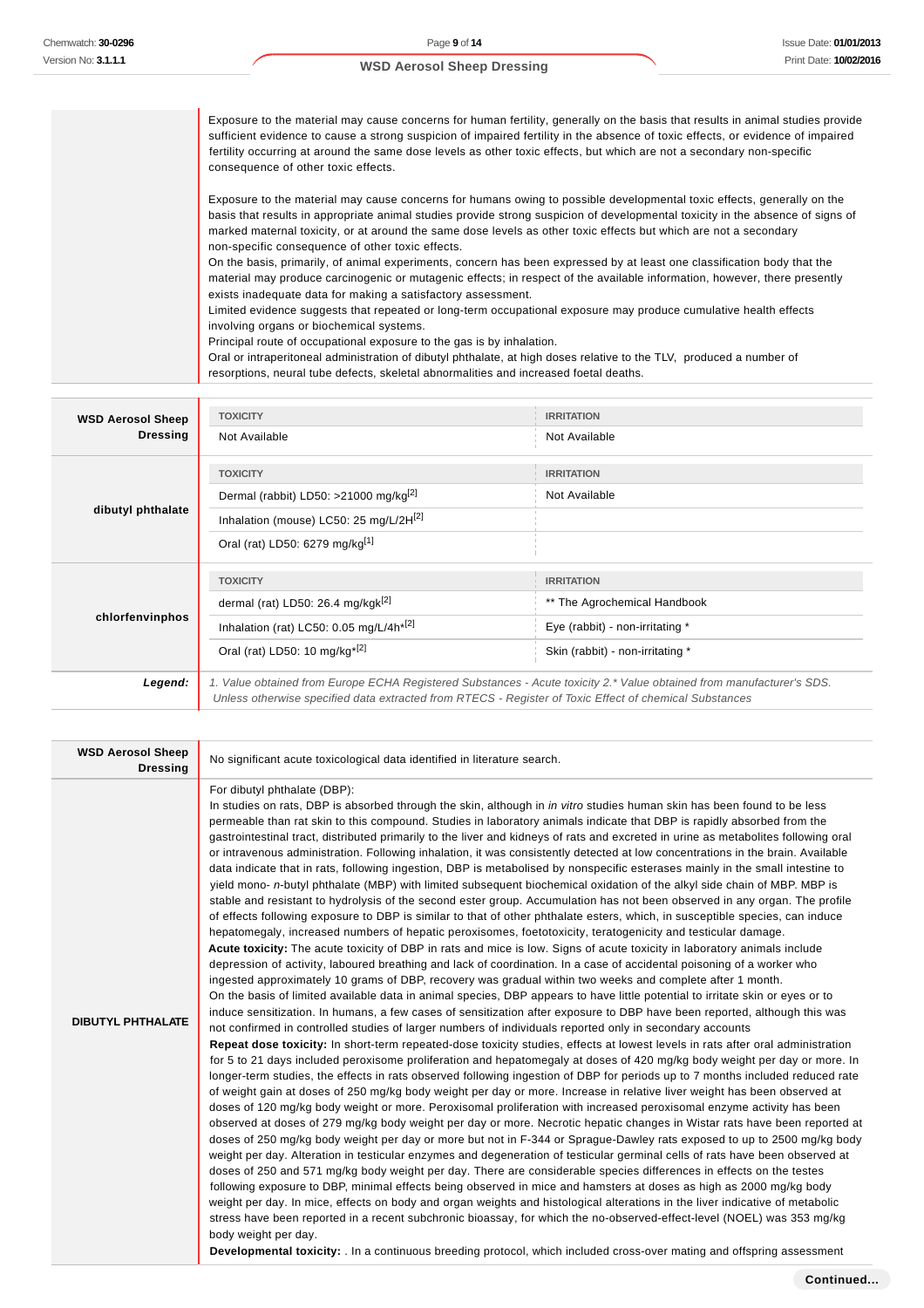phases, rats were exposed to 0, 1000, 5000 or 10 000 mg DBP/kg in the diet (equivalent to 0, 66, 320 and 651 mg/kg body weight per day). In the first generation the reduction in pup weight in the mid-dose group, in the absence of any adverse effect on maternal weight, could be regarded as a developmental toxicity effect. There was also a significant reduction of live litter numbers at all three dose levels. The effects in the second generation were more severe, with reduced pup weight in all groups including the low-dose group, structural defects (such as prepucial/ penile malformations, seminiferous tubule degeneration, and absence or underdevelopment of the epididymides) in the mid- and high-dose groups, and severe effects on spermatogenesis in the high-dose group that were not seen in the parent animals. These results suggest that the adverse effects of DBP are more marked in animals exposed during development and maturation than in animals exposed as adults only. No clear NOEL was established in this study. The lowest-observed- adverse-effect-level (LOAEL) was considered to be 66 mg/kg body weight per day. The available studies show that DBP generally induces foetotoxic effects in the absence of maternal toxicity. Available data also indicate that DBP is teratogenic at high doses and that susceptibility to teratogenesis varies with developmental stage and period of administration. In mice, DBP caused dose-dependent increases in the number of resorptions and dead fetuses at oral doses of 400 mg/kg body weight per day or more. Dose-dependent decreases in fetal weights and number of viable litters were also observed in mice at these doses. Adequate carcinogenesis bioassays for DBP have not been conducted. The weight of the available evidence indicates that DBP is not genotoxic.

The material may produce peroxisome proliferation. Peroxisomes are single, membrane limited, cytoplasmic organelles that are found in the cells of animals, plants, fungi and protozoa. Peroxisome proliferators include certain hypolipidaemic drugs, phthalate ester plasticisers, industrial solvents, herbicides, food flavours, leukotriene D4 antagonists and hormones. Numerous studies in rats and mice have demonstrated the hepatocarcinogenic effects of peroxisome proliferators, and these compounds have been unequivocally established as carcinogens. However it is generally conceded that compounds inducing proliferation in rats and mice have little, if any, effect on human liver except at very high doses or extreme conditions of exposure.

**Transitional Phthalate Esters:** produced from alcohols with straight-chain carbon backbones of C4 to C6. This subcategory also includes a phthalate produced from benzyl alcohol as one ester group with the second ester composed of an alkyl group with a C5 carbon backbone and butyrate group. Phthalate esters containing >10% C4 to C6 molecules were conservatively included in this subcategory. Branched C7 and C8 isomers (di-iso-heptyl, di-iso-octyl and diethylhexyl phthalates) in contrast to linear dihexyl and dioctyl phthalate are members of this family.

Transitional phthalates have varied uses, but are largely used as plasticisers for PVC. Physicochemical properties also vary in that the lower molecular weight transitional phthalates are more water-soluble than higher molecular weight transitional phthalates, but none would be characterised as highly water soluble. Transitional phthalates have lower water solubility than the low molecular weight phthalates and except for butylbenzyl phthalate (BBP), existing data suggest they do not exhibit acute or chronic aquatic toxicity. What distinguishes some of the transitional phthalates from others is their greater mammalian toxicity potential, particularly with regard to reproductive and developmental effects, compared to either the low or high molecular weight phthalate subcategories

**Acute Toxicity.** The available data on phthalates spanning the carbon range from C4 to C6 indicate that phthalate esters in the transitional subcategory are minimally toxic by acute oral and dermal administration. The oral LD50 value for BBP exceeds 2 g/ kg, and for materials with higher molecular weights, the LD50 values exceed the maximum amounts which can be administered to the animals in a manner consistent with the principles of responsible animal use.

One member of this subcategory, diethylhexyl phthalate (DEHP), has been tested for acute inhalation toxicity. It did not cause an effect at the highest concentration tested. Further, considering the low volatility of these substances, inhalation exposure at toxicologically significant levels is not anticipated.

**Repeated Dose Toxicity.** Several substances in the C4 to C6 range, including BBP, have been tested for repeated dose toxicity in studies ranging from 3 weeks to 2 years . The principal effects found in these studies were those associated with peroxisome proliferation including liver enlargement and induction of peroxisomal enzymes. As shown in a comparative study of liver effects, the strongest inducers of peroxisome proliferation are diisononyl phthalate (DINP) and di-iso-decyl phthalate (DIDP) with substances of shorter chain length (e.g., BBP) showing much less pronounced effects. Thus it is reasonable to conclude that other members of this subcategory would show effects similar to BBP and less pronounced than DINP or DIDP. It should also be noted that the relevance of these findings to human health is, at best, questionable. It has been shown that these effects are mediated through the peroxisome proliferation-activated receptor alpha (PPARa) and that levels of PPARa are much higher in rodents than they are in humans. Thus one would expect humans to be substantially less responsive than rodents to peroxisome proliferating agents. Empirical evidence that this is true is provided by studies in primates in which repeated administration of DINP had no effects on liver, kidney or testicular parameters. Several of the substances in the transitional phthalate esters subcategory, however, have been shown to produce testicular atrophy when given to juvenile rats at high levels. Testicular atrophy has been associated with BBP and other substances with C4 to C6 linear carbon chains. However, molecules with fewer than 4 or more than 6 carbons did not produce testicular atrophy in these studies. Although the relevance of these data are uncertain, as the testes is not a target organ for diethylhexyl phthalate (DEHP) in primates, these data do provide one of the distinguishing toxicological characteristics of this subcategory and are one of the underlying reasons supporting the differentiation of phthalate esters on the basis of length of the linear region of the carbon chain.

**Genetic Toxicity (Salmonella)**. A number of the substances in this subcategory including the reference substance BBP has been assessed in the Salmonella and mouse lymphoma assays. All of these substances were inactive in these assays. **Chromosomal Aberrations**. BBP and dihexyl phthalate (DHP) were inactive in micronucleus assays in mice. DEHP was inactive in a cytogenetics assay in rat bone marrow. Diisoheptyl phthalate was inactive in CHO cells, in vitro.. **Reproductive toxicity:** A series of studies assessed the structure-activity relationship of the effects of phthalate esters on fertility using a continuous breeding protocol . The test substances included in these studies were diethyl-, dipropyl-, dibutyl-, dipentyl-, d-n-hexyl-, di-2(ethylhexyl)-, and di-n-octyl phthalates. The most profound effects were on fertility (i.e., number of females delivering/ number mated) and number of live births. The substance showing the greatest activity was DEHP which produced effects at dietary levels of 0.1 % with a no effect level of 0.01 %. The next most active compounds were di-n-hexyl- and di-n-pentyl phthalate which showed effects in the range of 0.3 to 0.5 %; no effect levels were not experimentally defined. Dipropyl phthalate had an effect on live birth index at 2.5 % but produced no effects at 1.25 %. Diethyl phthalate and di-n-octyl phthalate were inactive at the highest levels tested, 2.5 % and 5.0 %, respectively. These data demonstrated that molecules with linear alkyl chains of 4 to **6** carbons profoundly affect fertility in rodents, with DEHP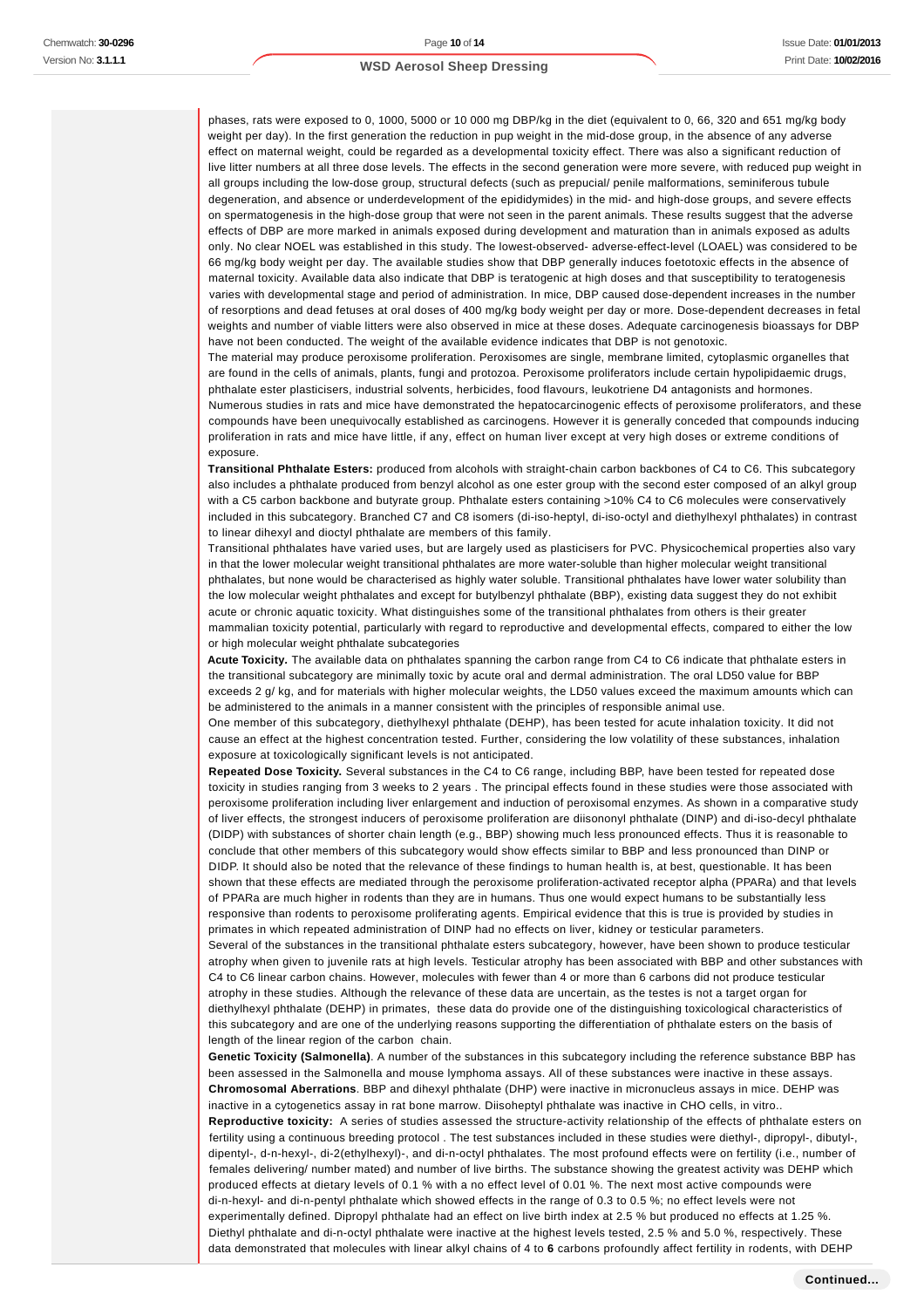being the most active. Molecules with longer or shorter side chains are essentially inactive in these assays. These data were also a basis for the separation of phthalates into three categories based on length of side chain.

In addition to these data there are reproductive toxicity studies on BBP and DEHP .

A 2-generation reproductive study was conducted in rats in which BBP was administered via the diet. Parental effects were limited to changes in body weight, weight gain, and increased absolute and relative liver weights. In the F1 parents, treatment with BBP affected mating and fertility indices and sperm number and motility. The F1 male offspring exhibited shortened anogenital distance, delayed acquisition of puberty and retention of nipples and areolae as well as reproductive effects. The NOAEL of the study was reported to be 3750 mg/ kg for reproductive effects. However, for male F1 and F2 offspring, the NOEL for reproductive effects was reported to be 50 mg/ kg based on reductions in anogenital distance. These studies along with previous data provide a good basis to assess the reproductive effects of C4 to C6 phthalate esters. Although several substances (diheptyl, heptyl nonyl, heptyl undecyl) have ester side chain constituents that predominately fall in the high molecular weight subcategory, these substances are conservatively assumed to exhibit reproductive effects similar to other transitional phthalates .

**Developmental toxicity:** There have been extensive studies of the developmental toxicity of BBP and DEHP. These substances produce structural malformations and also affect male reproductive development. No effect levels are in the range of 50 to 300 mg/ kg bw/ day. There is also an unpublished developmental toxicity study of di-isoheptyl phthalate (DIHP). The results of these studies are broadly consistent with the structure-activity relationships previously described, i.e., that phthalate esters with linear carbon chains of C4 to C6 carbons produce much more profound effects that either shorter or longer molecules.

Phthalate esters with >10% C4 to C6 isomers were conservatively placed in the transitional subcategory. This conclusion is supported by developmental test data on "711P\*" (which showed structural malformations in rats at 1000 mg/ kg/ day with a NOAEL of 200 mg/ kg/ day ."711P" is an equal composition mixture of six phthalate esters consisting of linear and methylbranched C7, C9, and C11 ester side chains. This test substance is considered by EPA under the following CAS Numbers.: 68515-44-6 (di C7), 68515-45-7 (di C9), 3648-20-2 (di C1 I), 111381-89-6 (C7, C9), 111381-90-9 (C7, C11), and 111381-91-0 (C9, C11). The overall content of C4 to C6 isomers in "71 1P" is approximately 10%, based on the contribution from methylbranched C7 isomers e.g., di C7 (30% C4-C6); C7, C9 (15% C4-C6); and C7, C11 (15 % C4-C6). Test data on 711P were used selectively as read-across data to the C7-containing substances in the mixture, based on the C4 to C6 content of each substance in the mixture.

CHLORFENVINPHOS No (Effect Level) rat: 2 year 0.05 mg/kg/day . " " (dog) " " 0.05 mg/kg/day \* ADI 0.002 mg/kg b.w. Lachrymation, diarrhoea

| <b>Acute Toxicity</b>                       | ∾                   | Carcinogenicity                    | $\odot$                                                                                  |
|---------------------------------------------|---------------------|------------------------------------|------------------------------------------------------------------------------------------|
| <b>Skin</b><br><b>Irritation/Corrosion</b>  | $\circlearrowright$ | Reproductivity                     | ✔                                                                                        |
| <b>Serious Eye</b><br>Damage/Irritation     | $\circlearrowright$ | STOT - Single<br><b>Exposure</b>   | $\circ$                                                                                  |
| <b>Respiratory or Skin</b><br>sensitisation | O                   | STOT - Repeated<br><b>Exposure</b> | $\circ$                                                                                  |
| <b>Mutagenicity</b>                         | ∾                   | <b>Aspiration Hazard</b>           | $\circ$                                                                                  |
|                                             |                     | Legend:                            | $\blacktriangleright$ - Data available but does not fill the criteria for classification |

 $\blacktriangleright$  – Data required to make classification available

# **SECTION 12 ECOLOGICAL INFORMATION**

| <b>Toxicity</b>   |                                                                                                                                                                                                                                                                                                                                                                                             |                    |                               |               |               |
|-------------------|---------------------------------------------------------------------------------------------------------------------------------------------------------------------------------------------------------------------------------------------------------------------------------------------------------------------------------------------------------------------------------------------|--------------------|-------------------------------|---------------|---------------|
| Ingredient        | Endpoint                                                                                                                                                                                                                                                                                                                                                                                    | Test Duration (hr) | <b>Species</b>                | Value         | <b>Source</b> |
| dibutyl phthalate | <b>BCF</b>                                                                                                                                                                                                                                                                                                                                                                                  | 24                 | Algae or other aquatic plants | $10$ mg/L     | 4             |
| dibutyl phthalate | EC50                                                                                                                                                                                                                                                                                                                                                                                        | 96                 | Algae or other aquatic plants | $0.0034$ mg/L | 4             |
| dibutyl phthalate | LC50                                                                                                                                                                                                                                                                                                                                                                                        | 96                 | Fish                          | $0.35$ mg/L   | 4             |
| dibutyl phthalate | <b>NOEC</b>                                                                                                                                                                                                                                                                                                                                                                                 | 144                | Fish                          | $0.025$ mg/L  | 4             |
| dibutyl phthalate | EC <sub>0</sub>                                                                                                                                                                                                                                                                                                                                                                             | 240                | Crustacea                     | $=0.1$ mg/L   | 1             |
| dibutyl phthalate | EC50                                                                                                                                                                                                                                                                                                                                                                                        | 48                 | Crustacea                     | $>0.003$ mg/L | 2             |
| chlorfenvinphos   | EC50                                                                                                                                                                                                                                                                                                                                                                                        | 96                 | Algae or other aquatic plants | $0.332$ mg/L  | 3             |
| chlorfenvinphos   | EC50                                                                                                                                                                                                                                                                                                                                                                                        | 96                 | Algae or other aquatic plants | 1.583mg/L     | 3             |
| chlorfenvinphos   | LC50                                                                                                                                                                                                                                                                                                                                                                                        | 96                 | Fish                          | $0.290$ mg/L  | 3             |
| Legend:           | Extracted from 1. IUCLID Toxicity Data 2. Europe ECHA Registered Substances - Ecotoxicological Information - Aquatic Toxicity<br>3. EPIWIN Suite V3.12 - Aquatic Toxicity Data (Estimated) 4. US EPA, Ecotox database - Aquatic Toxicity Data 5. ECETOC<br>Aquatic Hazard Assessment Data 6. NITE (Japan) - Bioconcentration Data 7. METI (Japan) - Bioconcentration Data 8. Vendor<br>Data |                    |                               |               |               |

On the basis of available evidence concerning either toxicity, persistence, potential to accumulate and or observed environmental fate and behaviour, the material may present a danger, immediate or long-term and /or delayed, to the structure and/ or functioning of natural ecosystems.

 $\bigcirc$  – Data Not Available to make classification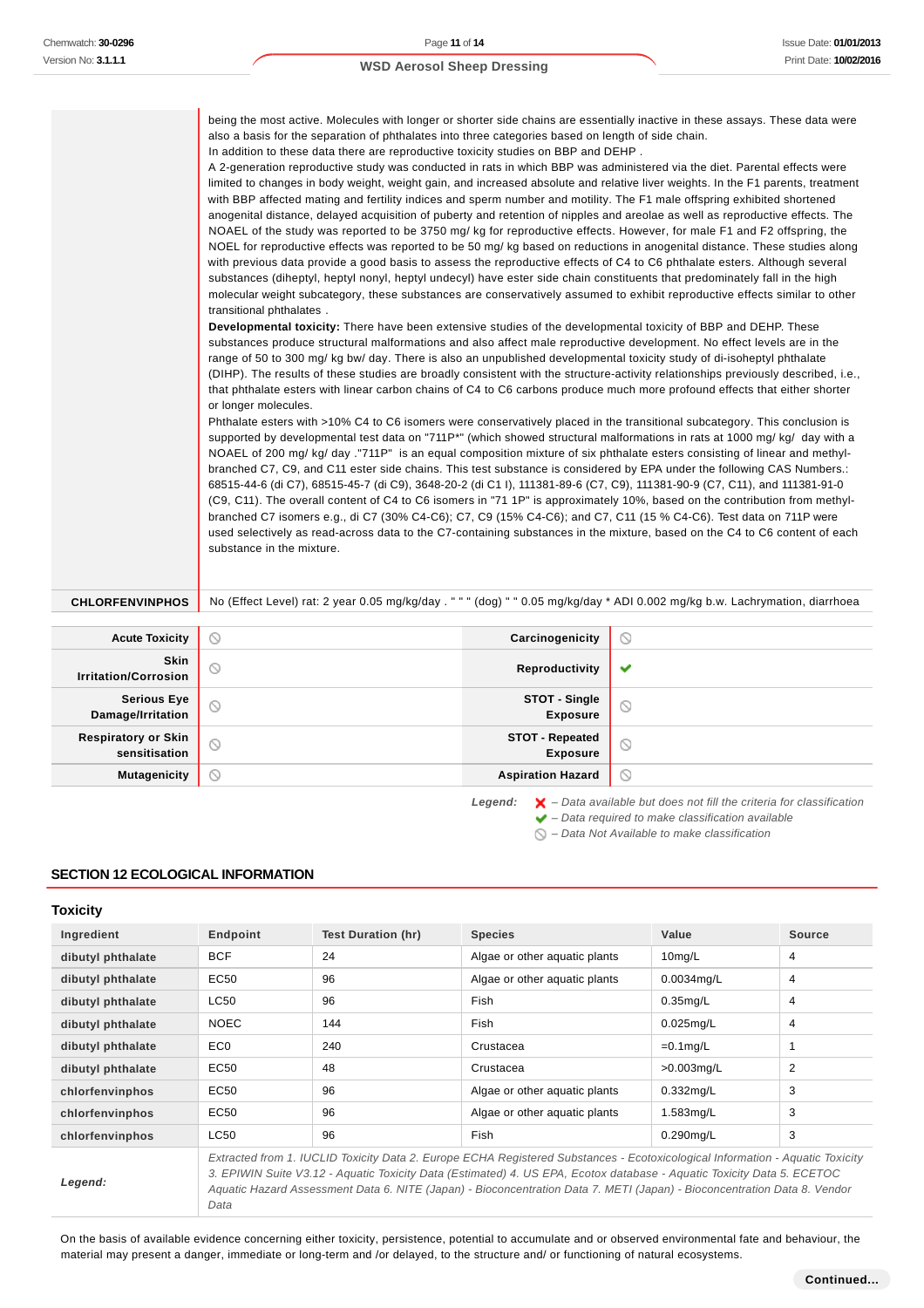Harmful to aquatic organisms, may cause long-term adverse effects in the aquatic environment. **DO NOT** discharge into sewer or waterways.

# **Persistence and degradability**

| Ingredient        | Persistence: Water/Soil     | Persistence: Air              |
|-------------------|-----------------------------|-------------------------------|
| dibutyl phthalate | LOW (Half-life $= 23$ days) | LOW (Half-life $=$ 3.08 days) |
| chlorfenvinphos   | <b>HIGH</b>                 | HIGH                          |

# **Bioaccumulative potential**

| Ingredient        | <b>Bioaccumulation</b>      |
|-------------------|-----------------------------|
| dibutyl phthalate | LOW (BCF = 176)             |
| chlorfenvinphos   | MEDIUM (LogKOW = $4.1458$ ) |

## **Mobility in soil**

| Ingredient        | <b>Mobility</b>     |
|-------------------|---------------------|
| dibutyl phthalate | LOW (KOC = $1460$ ) |
| chlorfenvinphos   | LOW ( $KOC = 591$ ) |

#### **SECTION 13 DISPOSAL CONSIDERATIONS**

# **Waste treatment methods**

| <b>Product / Packaging</b><br>disposal | <b>• DO NOT</b> allow wash water from cleaning or process equipment to enter drains.<br>It may be necessary to collect all wash water for treatment before disposal.<br>In all cases disposal to sewer may be subject to local laws and requlations and these should be considered first.<br>• Where in doubt contact the responsible authority.<br>Consult State Land Waste Management Authority for disposal.<br>Discharge contents of damaged aerosol cans at an approved site.<br>Allow small quantities to evaporate.<br>DO NOT incinerate or puncture aerosol cans.<br>Bury residues and emptied aerosol cans at an approved site. |
|----------------------------------------|------------------------------------------------------------------------------------------------------------------------------------------------------------------------------------------------------------------------------------------------------------------------------------------------------------------------------------------------------------------------------------------------------------------------------------------------------------------------------------------------------------------------------------------------------------------------------------------------------------------------------------------|

#### **SECTION 14 TRANSPORT INFORMATION**

## **Labels Required**

|                     | u.<br>FLAMMABLE |
|---------------------|-----------------|
| Marine Pollutant NO |                 |
| <b>HAZCHEM</b>      | $\vert$ 2YE     |

# **Land transport (ADG)**

| <b>UN number</b>                       | 1950                                                                   |  |  |
|----------------------------------------|------------------------------------------------------------------------|--|--|
| Packing group                          | Not Applicable                                                         |  |  |
| UN proper shipping<br>name             | <b>AEROSOLS</b>                                                        |  |  |
| <b>Environmental hazard</b>            | Not Applicable                                                         |  |  |
| <b>Transport hazard</b><br>class(es)   | 2.1<br>Class<br>Not Applicable<br>Subrisk                              |  |  |
| <b>Special precautions</b><br>for user | Special provisions<br>63 190 277 327 344<br>Limited quantity<br>1000ml |  |  |

# **Air transport (ICAO-IATA / DGR)**

**UN number** 1950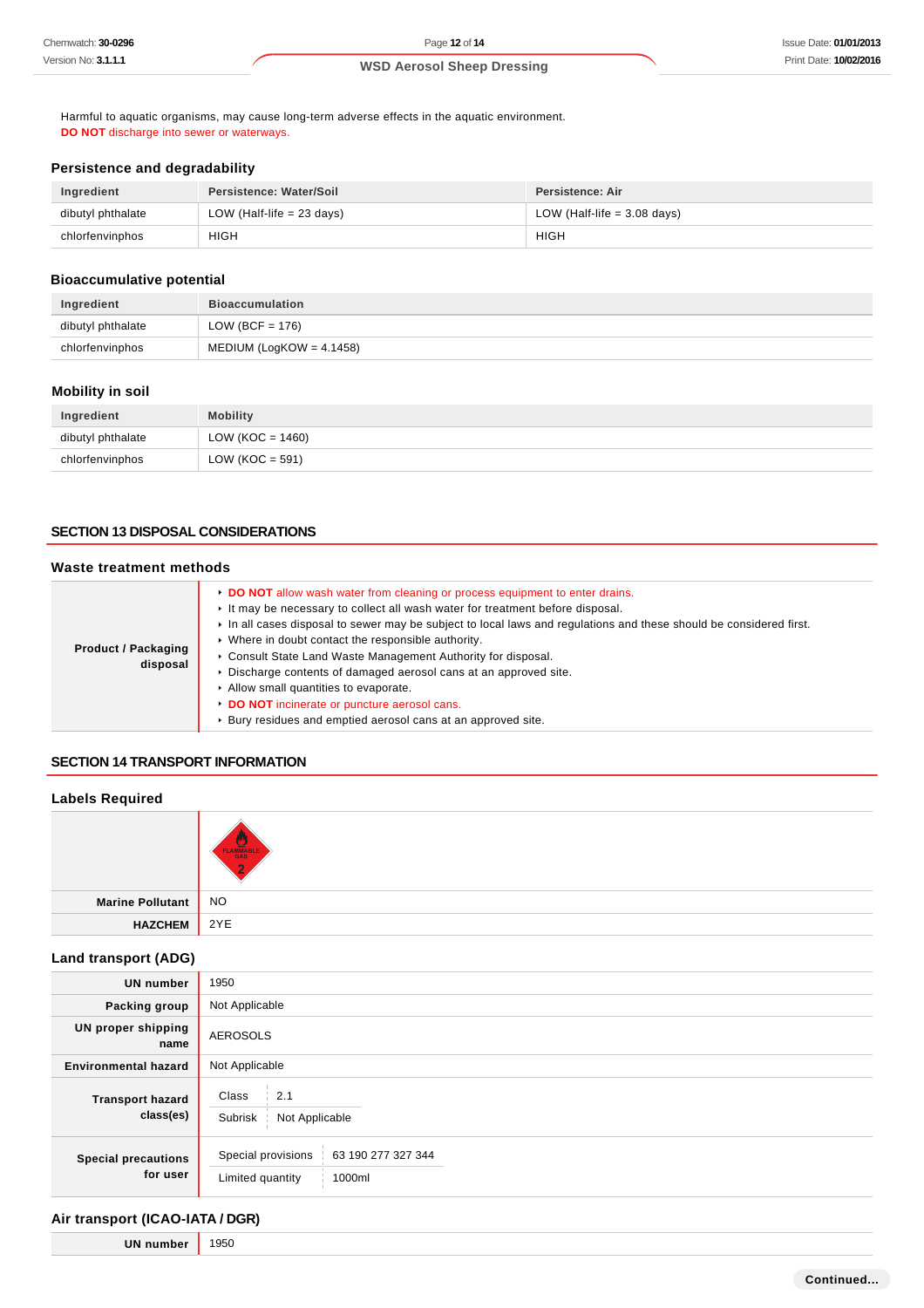| Packing group                          | Not Applicable                                                                                               |                              |  |
|----------------------------------------|--------------------------------------------------------------------------------------------------------------|------------------------------|--|
| <b>UN proper shipping</b><br>name      | Aerosols, flammable; Aerosols, flammable (engine starting fluid)                                             |                              |  |
| <b>Environmental hazard</b>            | Not Applicable                                                                                               |                              |  |
| <b>Transport hazard</b><br>class(es)   | <b>ICAO/IATA Class</b><br>2.1<br>ICAO / IATA Subrisk<br>Not Applicable<br><b>ERG Code</b><br>10 <sub>L</sub> |                              |  |
|                                        | Special provisions                                                                                           | A145A167A802; A1A145A167A802 |  |
|                                        | Cargo Only Packing Instructions                                                                              | 203                          |  |
|                                        | Cargo Only Maximum Qty / Pack                                                                                | 150 kg                       |  |
| <b>Special precautions</b><br>for user | Passenger and Cargo Packing Instructions                                                                     | 203; Forbidden               |  |
|                                        | Passenger and Cargo Maximum Qty / Pack                                                                       | 75 kg; Forbidden             |  |
|                                        | Passenger and Cargo Limited Quantity Packing Instructions                                                    | Y203; Forbidden              |  |
|                                        | Passenger and Cargo Limited Maximum Qty / Pack                                                               | 30 kg G; Forbidden           |  |

## **Sea transport (IMDG-Code / GGVSee)**

| <b>UN number</b>                       | 1950                                                                                                                   |
|----------------------------------------|------------------------------------------------------------------------------------------------------------------------|
| Packing group                          | Not Applicable                                                                                                         |
| <b>UN proper shipping</b><br>name      | <b>AEROSOLS</b>                                                                                                        |
| <b>Environmental hazard</b>            | Not Applicable                                                                                                         |
| <b>Transport hazard</b><br>class(es)   | <b>IMDG Class</b><br>2.1<br><b>IMDG Subrisk</b><br>Not Applicable                                                      |
| <b>Special precautions</b><br>for user | $F-D, S-U$<br><b>EMS Number</b><br>Special provisions<br>63 190 277 327 344 959<br><b>Limited Quantities</b><br>1000ml |

## **Transport in bulk according to Annex II of MARPOL and the IBC code**

| <b>Source</b>                                                                             | Ingredient        | <b>Pollution Category</b> |
|-------------------------------------------------------------------------------------------|-------------------|---------------------------|
| IMO MARPOL (Annex II)<br>- List of Noxious Liquid<br>Substances Carried in<br><b>Bulk</b> | dibutyl phthalate | À.<br>$\lambda$           |

# **SECTION 15 REGULATORY INFORMATION**

#### **Safety, health and environmental regulations / legislation specific for the substance or mixture**

#### **DIBUTYL PHTHALATE(84-74-2) IS FOUND ON THE FOLLOWING REGULATORY LISTS**

Australia Exposure Standards

Australia Inventory of Chemical Substances (AICS)

# Australia Hazardous Substances Information System - Consolidated Lists

# **CHLORFENVINPHOS(2701-86-2) IS FOUND ON THE FOLLOWING REGULATORY LISTS**

Australia Hazardous Substances Information System - Consolidated Lists Australia Inventory of Chemical Substances (AICS)

| <b>National Inventory</b>        | <b>Status</b>                          |
|----------------------------------|----------------------------------------|
| Australia - AICS                 | $\checkmark$                           |
| Canada - DSL                     | N (chlorfenvinphos)                    |
| Canada - NDSL                    | N (chlorfenvinphos; dibutyl phthalate) |
| China - IECSC                    | N (chlorfenvinphos)                    |
| Europe - EINEC /<br>ELINCS / NLP | $\checkmark$                           |
| Japan - ENCS                     | N (chlorfenvinphos)                    |